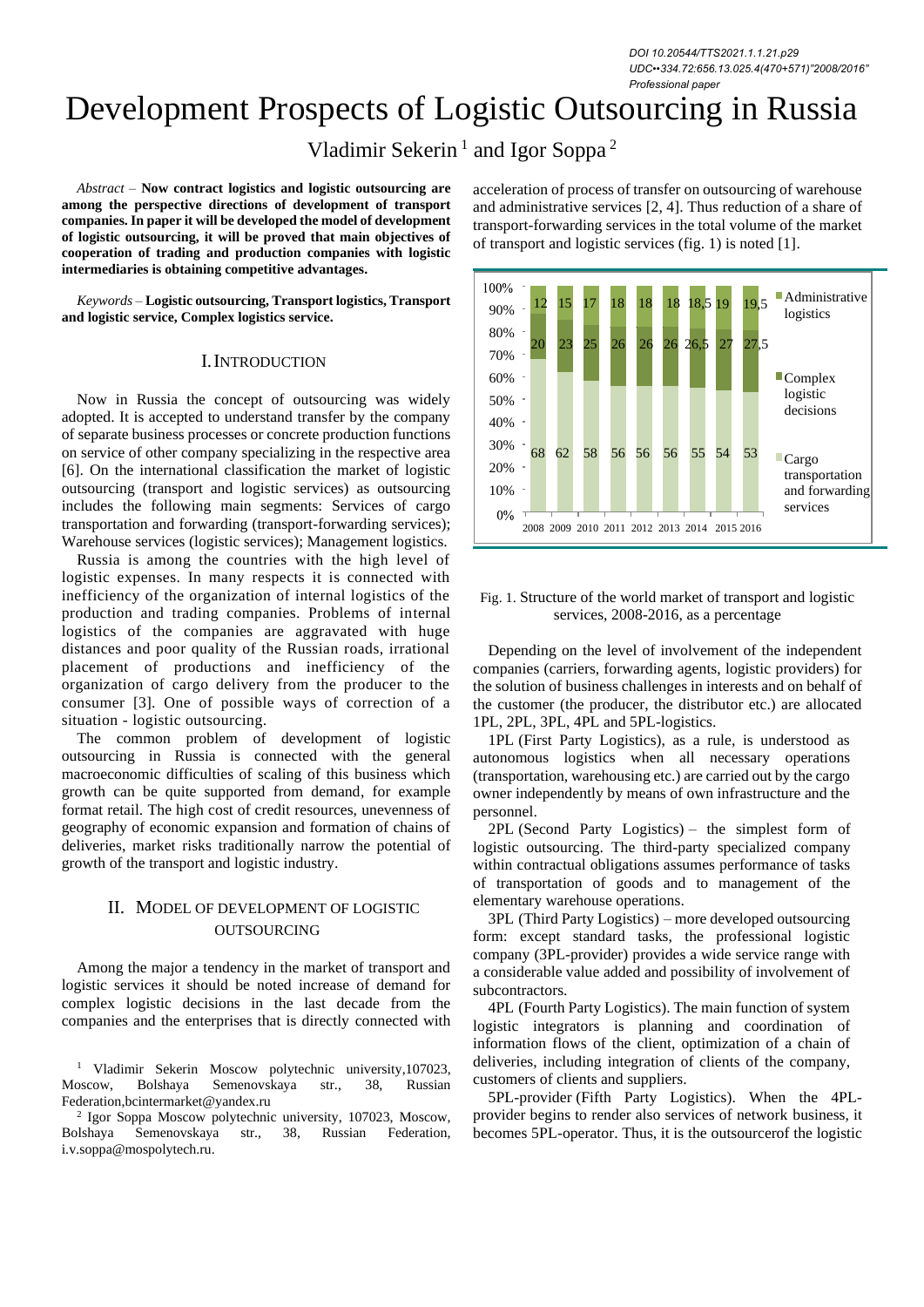sphere who, using global information and technological space, is capable to render all range of services. Striking examples of 5PL-providers it is possible to call online stores, such as eBay, Aliexpress, Amazon, etc.

# III. SCOPING OF THE MARKET OF TRANSPORT AND LOGISTIC SERVICES AND ITS STRUCTURE

Activity of the specialized transport organizations and businessmen (natural persons) who are employed belongs to a segment of the services in transportation of freights provided on a commercial basis.

For assessment of value of the market of transport services goods turnover indicators, price level on transportation / transfer of freights and income on 1 t-km of the transported freights have basic value.

Forwarding of freights – a complex of services in ensuring transportation of goods, including their documentary registration and maintenance. Development of most shipping companies is followed by expansion of the range of services of added value which include: drawing up optimum routes of cargo delivery, ensuring full load of vehicles, control of passing of freights at all stages of a logistic chain, customs and broker services, etc.

Value of the market of transport-forwarding services is defined as comprehensive income from transportation/transfer of freights on a commercial basis plus the cost of services of forwarding which is determined as "a forwarding margin" (added value) to transport services.

Warehouse services are services of rent of warehouse spaces in commercial use, services of safe custody and also warehouse services with high added value (packing, a stikerovka, a kopaking, etc.).

Value of the market of warehouse services includes: the cost of services of rent (triple-net), cost of services of safe custody and other warehouse services on commercial warehouse spaces (without operating costs).

Services in management of chains of deliveries and optimization of logistic business processes, consulting in the field of logistics; provides use digital and IT technologies, a cloud computing and integrated solutions for management of transport and warehouse logistics.

Value of a segment of 3PL-services is defined as the gross revenue of logistic providers which includes cargo transportation services by own or attracted transport, services of third parties (subcontractors) and actually service of added value (forwarding, warehouse logistics, management logistics).

Slow development of transport logistics in Russia is noted. The main problems of transport logistics which appeared on its way of development:

1. an inefficiency of use of routes of deliveries of production from suppliers to consumers;

2. backwardness of transport infrastructure, first of all, in the sphere of highways; insufficiency of cargo terminals, their low technological equipment;

3. lack of the modern vehicles meeting the international standards in all means of transport;

4. inefficiency of use of own and leased vehicles;

5. waiting for loading and unloading operations essential losses from idle time of vehicles take place;

6. various losses from inefficient functioning of vehicles take place.

In the Russian practice of such logistic operators it is a little. According to the marketingy agency RBC [5] to 3PL-providers capable to render complex services, it is possible to carry about hundred twenty companies, eighty of which are Russian, and forty western. The gross revenue of the companies providing complex logistic services does not exceed 8% of a turnover of the Russian market of transport and logistic services. The similar indicator for the European Union countries is 19%. There is a number of the companies which are carrying out express delivery, express services and other transport services in all territory of Russia that, according to them, allows them to call himself 3RL-providers. Though the 3PL-provider not only undertakes a task of the organization of transportations, but also cares for inventory management of products, their accounting, warehousing, processing of freight, preparation of necessary documents, delivery of goods to the consumer.

The prospects of the Russian market of logistic outsourcing are rather optimistic. According to forecasts of Boston Conculting Group, in 2012-2030 the volume of the Russian market of logistic outsourcing will increase on average by 9% a year and by 2030 will be 11.4 trillion rubles. And the segment of management logistics (service of level 3PL/4PL) will grow at the largest rates – the average annual growth rate will reach 14% a year whereas the segment of services of transportation grows on average in 8% a year. It will lead to increase in a share of segment 3PL/4PL of services up to 6% of all market of logistic outsourcing.

## IV. PREREQUISITES AND PURPOSE OF COOPERATION OF THE COMPANIES WITH LOGISTIC INTERMEDIARIES

In general in the market of contract logistics and complete industry solutions which basis in Russia are services of 3PLproviders there is a considerable volume of pent-up demand. Main objectives of cooperation of trading and production companies with logistic intermediaries of this class is obtaining competitive advantages for the account:

- − reductions of operational logistic expenses, general increase in efficiency of functioning of a logistics system and, as a result, decrease in product cost,
- − increases in flexibility of firm and ability to adapt to continuous changes of conditions of business,
- − risk mitigation,
- − reductions of duration of operational and logistic cycles.

The main demand for services of 3PL-providers is formed by the companies which are specializing in production and trade in goods with high added value, engaged in foreign economic activity or implementing the projects demanding special conditions and schemes of cargo delivery by several means of transport.

The Russain logistics passes to a new stage of its high-quality development where the address to her from operators of the